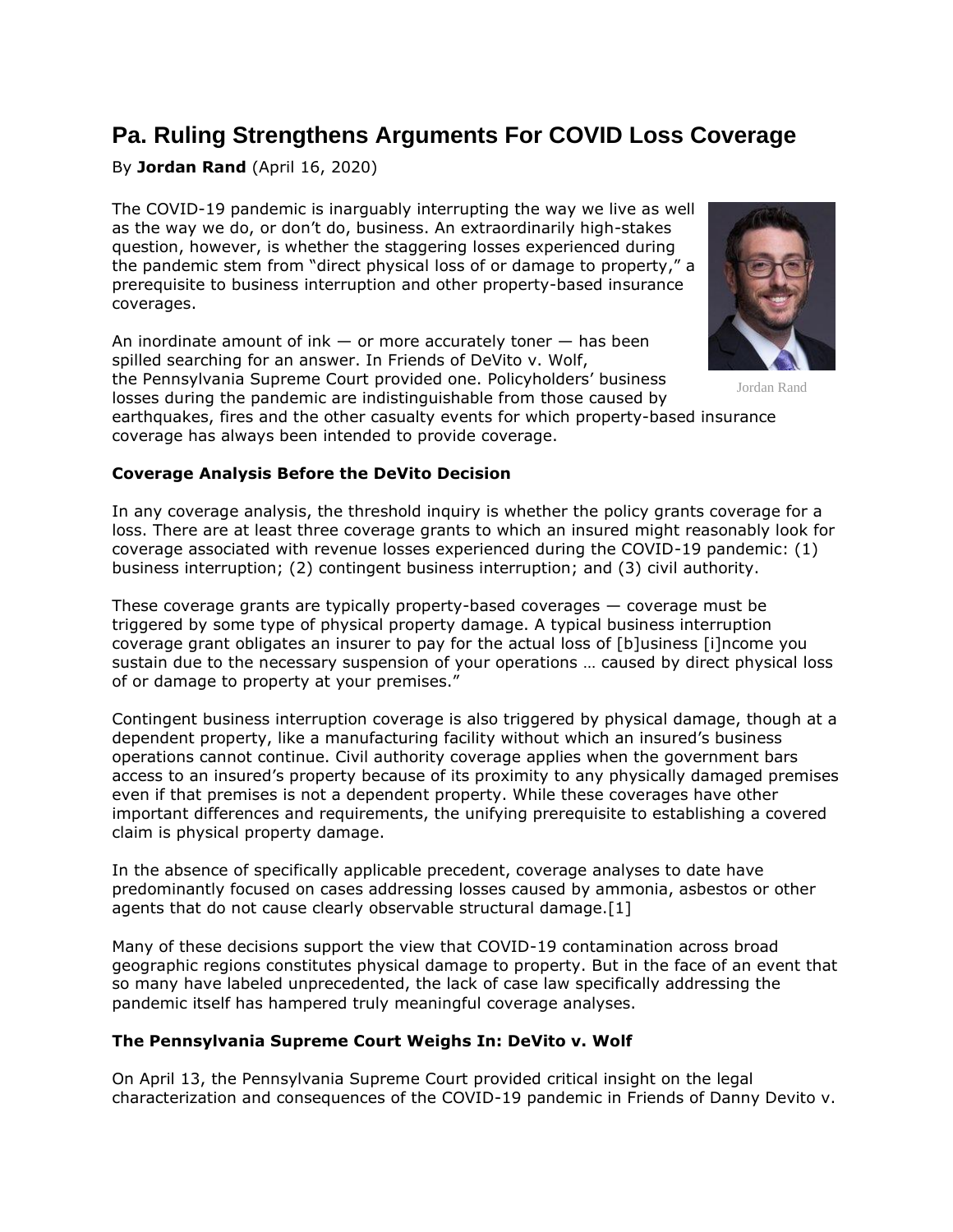#### Wolf.[2]

In Devito, business owners asked the Pennsylvania Supreme Court to invalidate Gov. Tom Wolf's order of March 16, shutting down all nonlife-sustaining businesses. In declining to do so, the court rejected a number of constitutional challenges. The valuable guidance for policyholders, however, stems from the court's threshold inquiry whether Wolf had statutory authority to issue the order.

Emergency executive powers are statutory, and they are triggered by the occurrence of a natural disaster. The Emergency Code defines natural disaster as follows:

Any hurricane, tornado, storm, flood, high water, wind-driven water, tidal wave, earthquake, landslide, mudslide, snowstorm, drought, fire, explosion or other catastrophe which results in substantial damage to property, hardship, suffering or possible loss of life.[3]

Following a natural disaster, the governor "gains broad powers, including, inter alia, controlling the 'ingress and egress to and from a disaster area, the movement of persons within the area and the occupancy of premises therein."

The business owners argued that the COVID-19 pandemic is not sufficiently similar to the specifically enumerated natural disasters so as to constitute another "catastrophe which results in substantial damage to property, hardship, suffering or possible loss of life." The court rejected this argument and held that the pandemic is a natural disaster that triggers emergency executive authority.

The court reasoned in part that:

[T]he specific disasters in the definition of 'natural disaster' themselves lack commonality, as while some are weather related (e.g., hurricane, tornado, storm), several others are not (tidal wave, earthquake, fire, explosion). To the contrary, the only commonality among the disparate types of specific disasters referenced is that they all involve "substantial damage to property, hardship, suffering or possible loss of life." In this respect, the COVID-19 pandemic is of the 'same general nature or class as those specifically enumerated,' and thus is included, rather than excluded, as a type of "natural disaster."

The court concluded that the "COVID-19 pandemic is, by all definitions, a natural disaster and a catastrophe of massive proportions."

The business owners then argued that, even if the pandemic is a natural disaster, the governor's emergency power "does not include any ability to close their businesses" because it "only authorizes the governor to act in a 'disaster area,' and there have been no disasters in the areas in which their businesses are located."

The court rejected this argument as well, holding that each county in which the petitioners did business had been properly classified as a disaster area. It reasoned that "COVID-19 cases have been reported in the counties in which [p]etitioners' businesses are located (Allegheny, Northampton and Warren Counties). In fact, COVID-19 cases have now been reported in all counties in the Commonwealth."

The court further observed: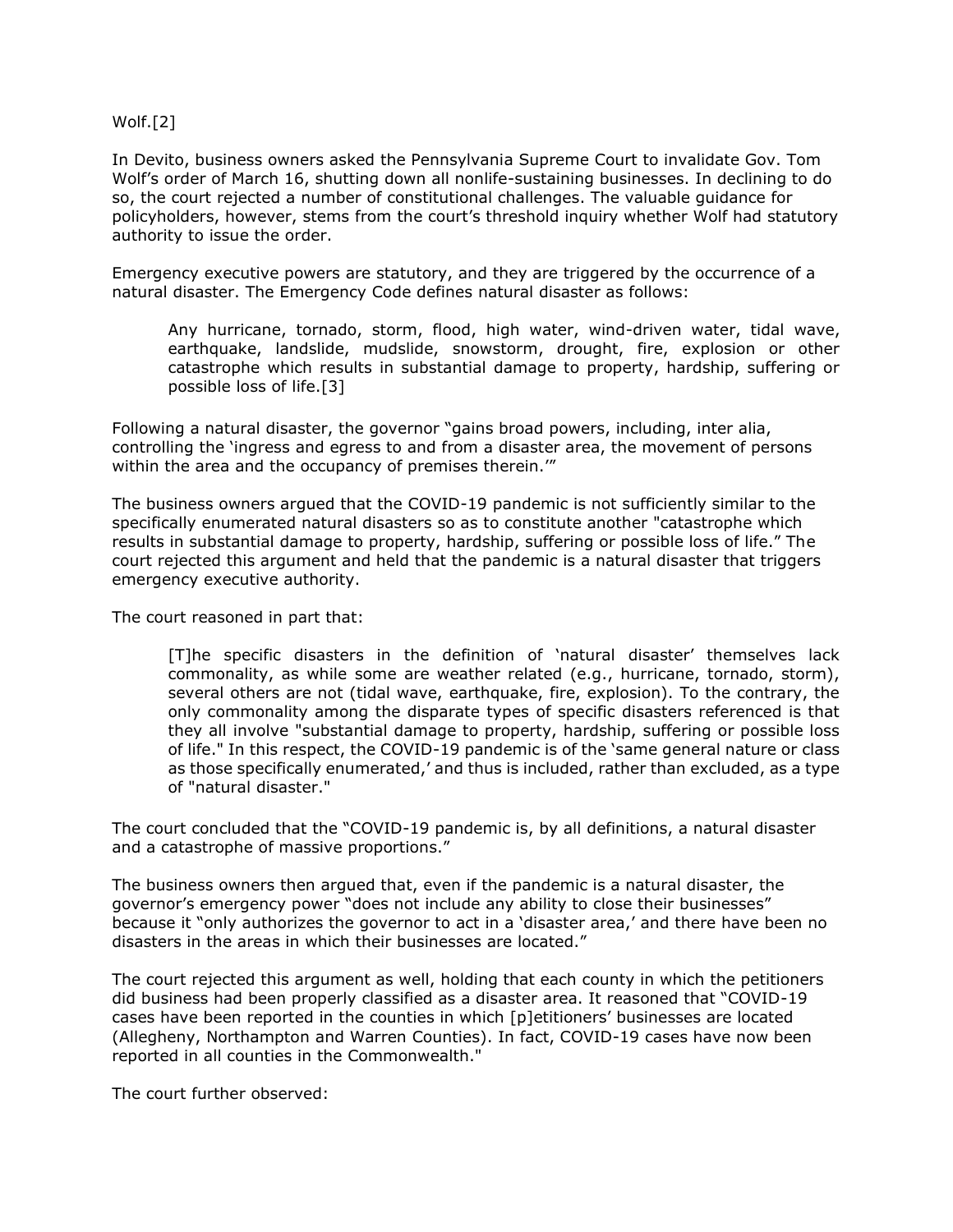More fundamentally, [p]etitioners' argument ignores the nature of this virus and the manner in which it is transmitted. The virus spreads primarily through person-toperson contact, has an incubation period of up to fourteen days, one in four carriers of the virus are asymptomatic, and the virus can live on surfaces for up to four days. Thus, any location (including [p]etitioners' businesses) where two or more people can congregate is within the disaster area.

The court also specifically rejected the notion that the actual presence of the disease in a particular location is a perquisite to being shut down. The court reasoned that "COVID-19 spreads 'exponentially.'"

#### It observed:

From the date respondents filed their answer to the Emergency Application (March 26, 2020) to the date they filed their brief (April 3, 2020) the number of reported cases increased from 1,687 to 7,016 and the number of deaths increased from 16 to 90. ... To punctuate the point … as of [April 13], 24,199 of Pennsylvania's citizens have been confirmed to have been infected and 524 have died. ... The virus can live on surfaces for up to four days and can remain in the air within confined areas and structures.

The court therefore found that the governor could lawfully shudder properties even absent confirmed contamination because there is a significant risk of the spread of the virus at even locations where contamination has not been confirmed.

Simply stated, the COVID-19 pandemic is indistinguishable from any other natural disaster that might trigger the proper exercise of emergency executive authority.

## **DeVito Strengthens Policyholder Arguments for Business Interruption and Other Property-Based Coverages**

Just as the commonality of harms caused by other natural disasters and the COVID-19 pandemic triggers emergency executive powers, the similarities identified by the court strengthen policyholders' arguments that pandemic-related harms constitute physical damage that trigger insurance coverage. Specifically, the DeVito decision supports at least two critical arguments supporting the position that shuddered businesses have experienced losses caused by covered property damage.

## **The COVID-19 Pandemic is Indistinguishable From Other Covered Casualty Events**

The court's holding that the COVID-19 pandemic is a natural disaster, indistinguishable from other casualty events for which property-based insurance coverage has always been intended to provide coverage, dramatically undermines carriers' position that this is not the type of occurrence for which coverage was intended to apply. If the COVID-19 pandemic is sufficiently similar to an earthquake, tornado or fire so as to constitute a natural disaster triggering emergency executive powers, it must likewise be sufficiently similar to these occurrences to trigger coverage under insurance policies issued with precisely these events in mind.

The court, moreover, based its finding on the commonality of harms caused by these events. Like earthquakes, fires and tornados, the pandemic is hurting people and harming property, whether at an insured premises or in a broader disaster area. With the Supreme Court having held that the pandemic is indistinguishable from other casualty events that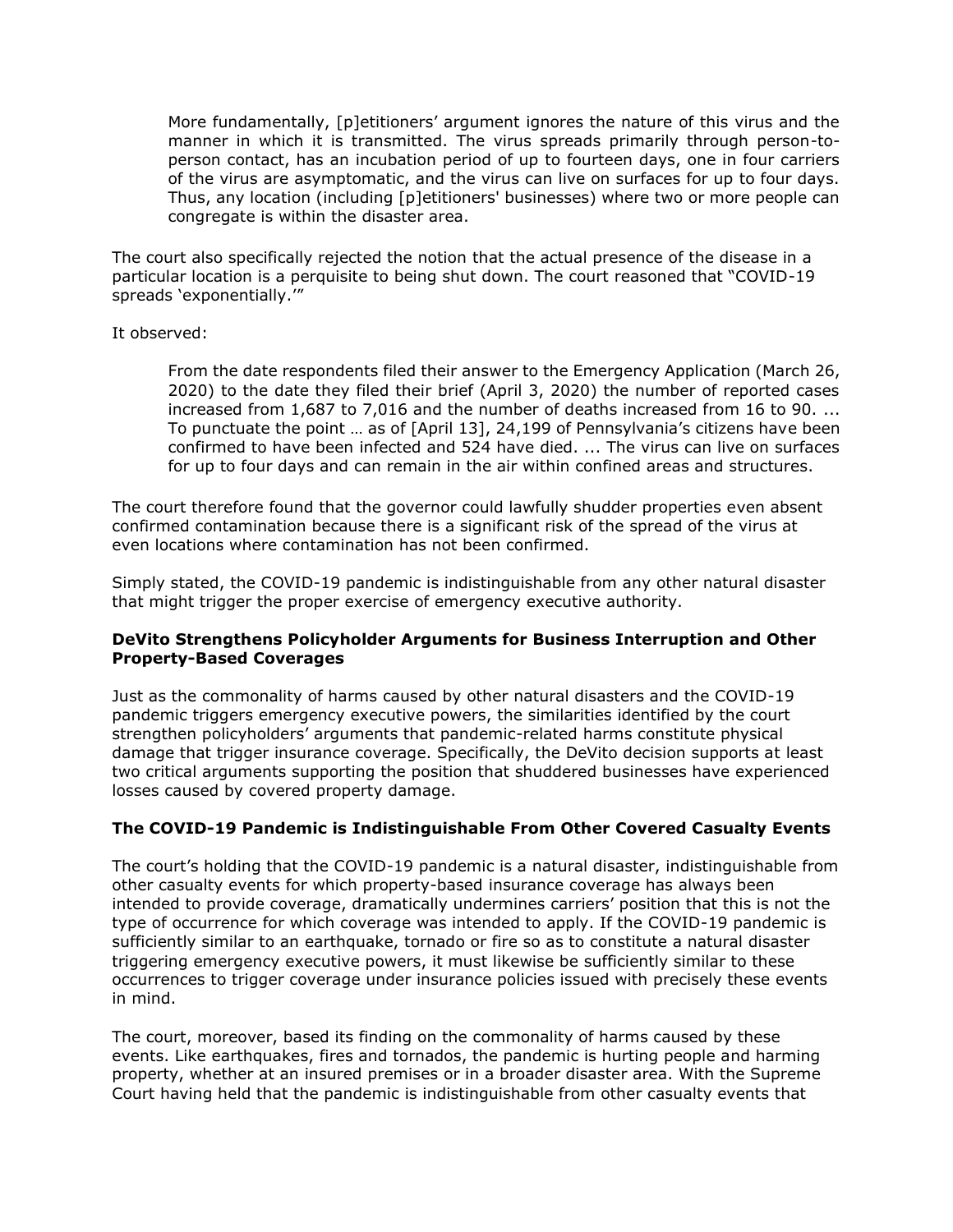routinely trigger business interruption and other similar coverages, policyholders have gained a clear advantage. Though the harms occurring during the pandemic are unprecedented in magnitude, they are precisely the types of harms that have for more than a century triggered insurance coverage.

## **Actual Contamination at an Insured Premises Is Not Required**

The DeVito ruling also undermines the argument that the actual presence of the virus at an insured's property is dispositive as to whether the insured's loss has been caused by physical property damage. Entire counties in which businesses operate have been deemed disaster areas.

Due to the extraordinary communicability of the virus, its long incubation period and its ability to survive for up to four days on physical surfaces, the issue is not merely whether a particular location has been contaminated. Rather, the issue is whether a property has been rendered unusable by virtue of physical damage either at that location or in the broader disaster area in which it is located.

Based on the court's reasoning, there is virtually no place in the Commonwealth that is not suffering losses caused by physical damage. That is the very rationale for shut down and stay at home orders. It is not the actual presence of the virus that is dispositive. It is the damage inherent in congregating in any property located in an area where the virus is so pervasive as to be presumed to be physically present almost everywhere.

Even a deep cleaning of a specific property cannot eradicate this damage. Because the areas in which Pennsylvania businesses operate have been declared, and now held, to be physically unsafe, the losses flowing from that fact are being caused by physical property damage.

## **Conclusion**

The pandemic, though unprecedented in magnitude, is no different from other casualty events for which property-based insurance has always been intended to provide coverage. Concededly, the physical damage requirement is a threshold inquiry, and various exclusions may require analysis even after a policyholder establishes a covered claim.

The first step in the coverage analysis, however, is substantially clearer now. We may not have previously experienced an event that caused such widespread damage. But we have experienced this type of damage. And following DeVito, it became significantly more likely that we have coverage for it.

*[Jordan Rand](https://www.klehr.com/people/jordan-m-rand/) is a partner at [Klehr Harrison Harvey Branzburg LLP.](https://www.law360.com/firms/klehr-harrison)*

*The opinions expressed are those of the author(s) and do not necessarily reflect the views of the firm, its clients or Portfolio Media Inc., or any of its or their respective affiliates. This article is for general information purposes and is not intended to be and should not be taken as legal advice.*

[1] See, e.g., Motorists Mut. Ins. Co. v. Hardinger, 131 Fed.Appx. 823 (3d Cir. 2005) (bacterial contamination of a house); Port Auth. of NY and NJ v. Affiliated FM Ins. Co., 311 F.3d 225 (3d Cir. 2002) ("Where the presence of large quantities of asbestos in the air of a